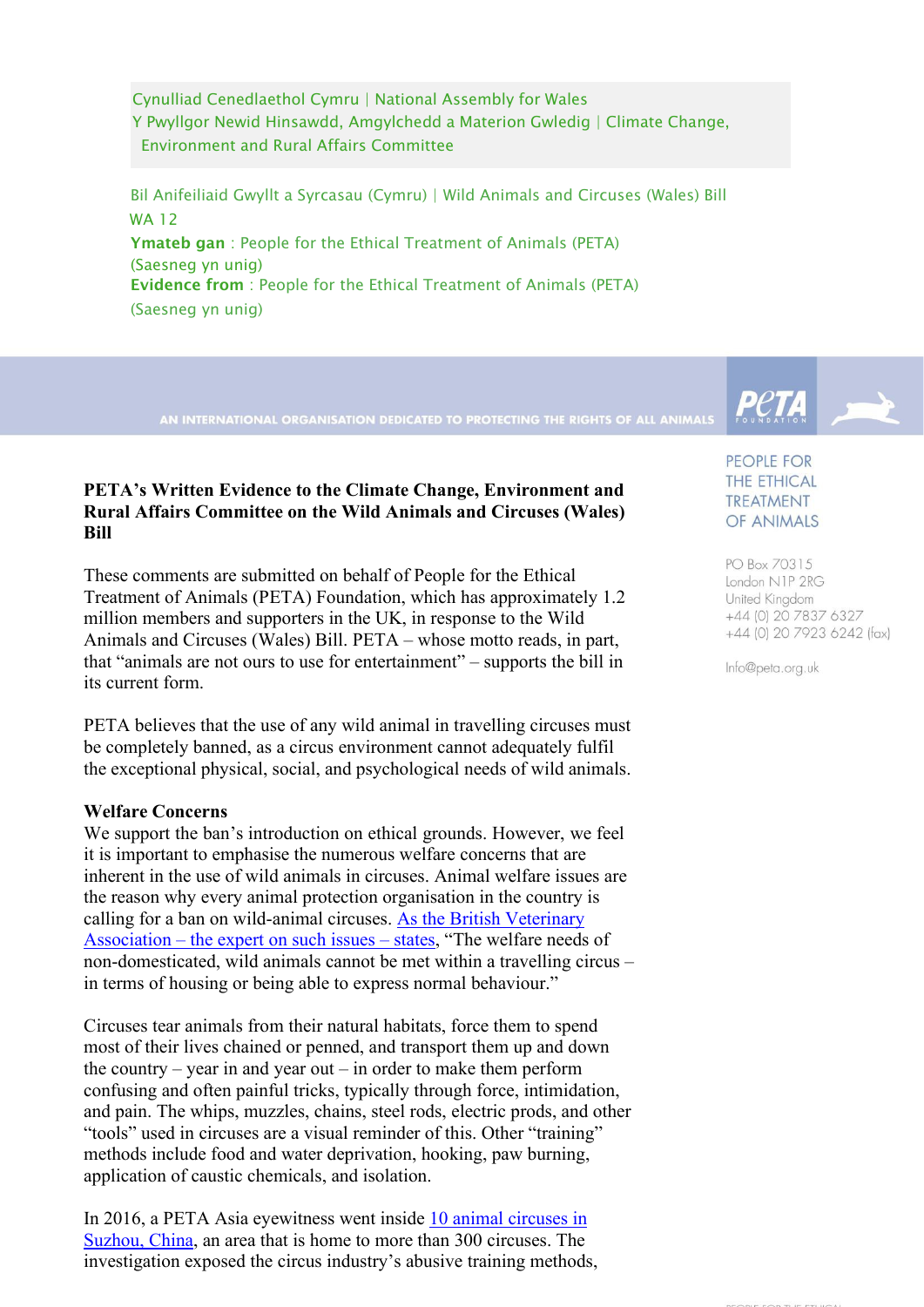which included forcibly taking bear cubs from their mothers (causing them to cry out in distress) and chaining them by the neck to force them to stand on their hind legs. Big cats, who were hit with metal poles and made to jump through hoops, paced relentlessly in barren enclosures. And monkeys were chained and confined to filthy cages, causing them to bounce neurotically and screech.

Animal Defenders International (ADI) released undercover footage in 2016 documenting that lions and tigers used by Thomas Chipperfield displayed abnormal behaviour patterns, such as stereotypic pacing, demonstrating that they are not coping with their unnatural environment. Chipperfield only recently stopped visiting Wales with these big cats act after he was refused a licence renewal by Defra.

ADI's investigation confirms that the suffering uncovered by PETA Asia's investigation is not localised to China but rather endemic in the circus industry.

# **Suggested Amendments to the Bill**

### **1. Inclusion of Static Circuses**

As described above, the welfare problems experienced by animals in travelling circuses are inherent. Importantly, these concerns encompass all aspects of animals' lives in a circus environment; they are not limited to the suffering caused by frequent transportation from one venue to another. In addition to the stress of travelling, animals are also subjected to premature maternal separation, the constant threat of physical punishment, and prolonged and unnatural confinement, and they are deprived of the opportunity to satisfy virtually all their species-specific needs and instincts.

### **2. Power to Seize Animals**

We would like the bill to give inspectors the power to seize an animal if they have reason to believe that the animal is unwell, suffering, or in danger of being abused by any person or persons affiliated with the travelling circus. The seizure of animals is currently prohibited by Section 11(k); only objects that can be used as evidence of an offence may be confiscated.

### **3. Measures for Repeat Offenders**

We urge the government to include a provision for repeat offenders to be liable to a community or prison sentence.

# **4. Definition of 'Wild Animals'**

Any legislation must specifically include zebras, camels, raccoons, and reindeer, who are commonly exploited by travelling circuses yet are often, mistakenly, referred to as semi-domesticated. Circuses cannot adequately provide for the exceptional physical, social, and psychological needs of any wild animal, and all species deserve protection from cruelty and exploitation.

The newly adopted legislation in England and Scotland prohibits the use of wild animals in travelling circuses, but without a ban in Wales, these animals can still legally be used by circuses performing on Welsh land.

# PEOPLE FOR **THE ETHICAL TREATMENT** OF ANIMALS

PO Box 70315 London N1P 2RG United Kingdom +44 (0) 20 7837 6327 +44 (0) 20 7923 6242 (fax)

Info@peta.org.uk

PEOPLE FOR THE ETHICAL TREATMENT OF ANIMALS (PETA) FOUNDATION - a charitable company limited by guarantee, with its registered office at Cannon Place, 78 Cannon Street, London EC4N 6AF. Registered in England and Wales as charity number 1056453, company number 3135903.

#### **Affiliates**

- PETA US
- PETA Asia
- · PETA India
- PETA France
- · PETA Australia
- PETA Germany
- PETA Netherlands